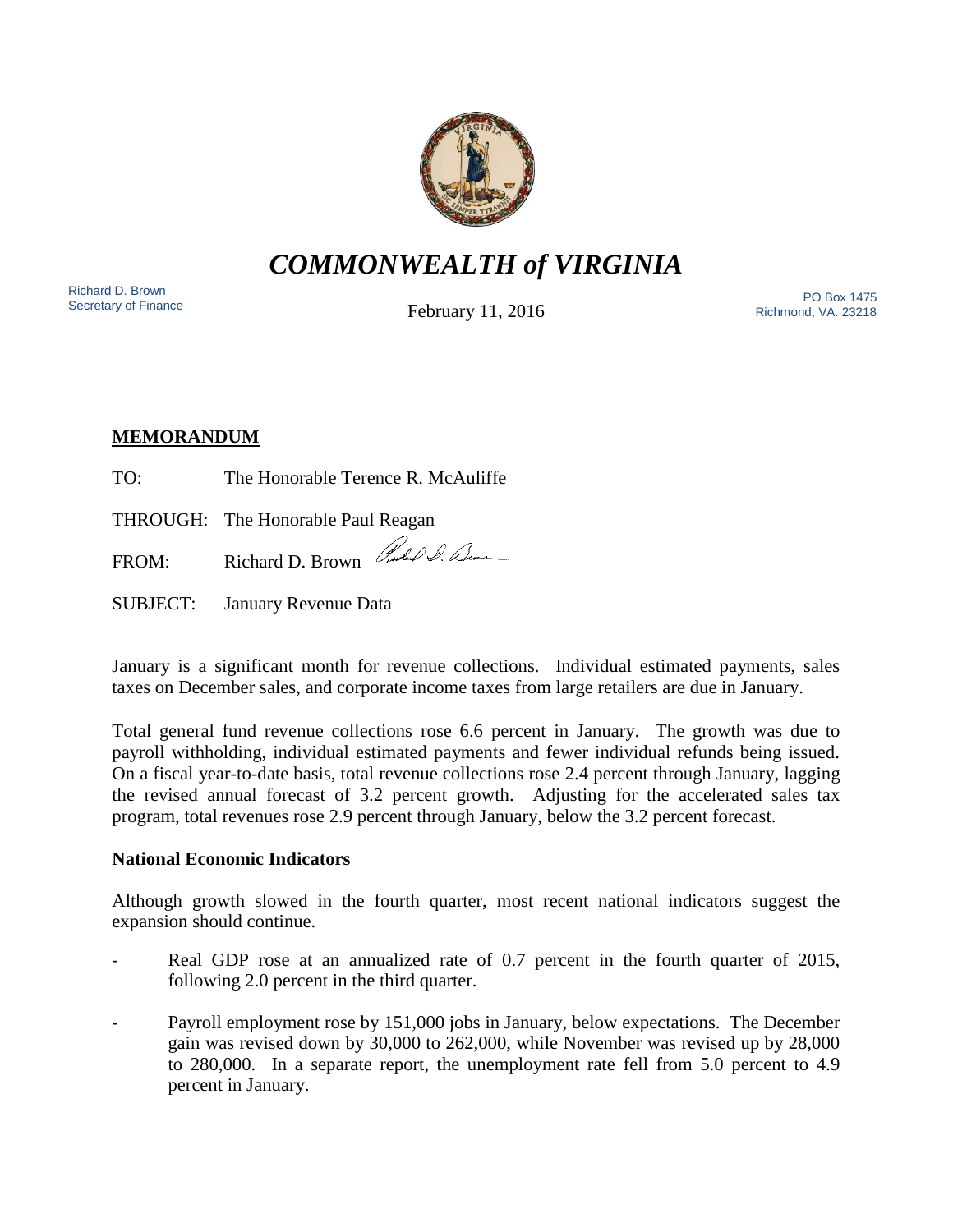- Initial claims for unemployment rose by 8,000 to 285,000 during the week ending January 30. The four-week moving average rose by 2,000 to 284,750. The low level of claims is consistent with a healthy job market.
- The Conference Board's index of leading indicators fell 0.2 percent in December, after rising 0.5 percent in October and November. Four of the ten components increased in December.
- The Conference Board's index of consumer confidence rose from 96.3 to 98.1 in January. The present conditions component was unchanged, with the expectations component increasing for the month.
- Activity in the manufacturing sector remained weak in January. The Institute of Supply Management index rose slightly to 48.2, but has remained below the expansionary threshold of 50.0 for four consecutive months.
- The CPI slipped 0.1 percent in December and stands 0.7 percent above December 2014. Core inflation (excluding food and energy prices) increased 0.1 percent in December and is 2.1 percent above a year ago.
- At its January meeting, the Federal Reserve announced that it is maintaining the federal funds target rate at the range of 0.25 to 0.5 percent.

## **Virginia Economy**

In Virginia, payroll employment rose 1.5 percent in December from December of last year. Northern Virginia posted growth of 1.9 percent, Hampton Roads grew 1.0 percent, and Richmond-Petersburg grew 0.5 percent. The seasonally adjusted unemployment rate rose 0.1 percentage point to 4.2 percent in December, following five months of declines. The unemployment rate is down 0.6 percentage point from December of last year.

The Virginia Leading Index fell 0.1 percent in December after rising 0.4 percent in November. Auto registrations and future employment rose in December while the U.S. leading index fell and initial unemployment claims increased. The indexes increased in Richmond, Harrisonburg, and Winchester while the indexes for Lynchburg, Blacksburg, and Staunton declined. The indexes for Roanoke, Northern Virginia, Hampton Roads, Charlottesville, and Bristol were unchanged in December.

### **January Revenue Collections**

Total general fund revenue collections rose 6.6 percent in January. The growth was due to payroll withholding, individual estimated payments and fewer individual refunds being issued. On a fiscal year-to-date basis, total revenue collections rose 2.4 percent through January, below the revised annual forecast of 3.2 percent growth. Adjusting for the accelerated sales tax program, total revenues rose 2.9 percent through January, lagging the forecast.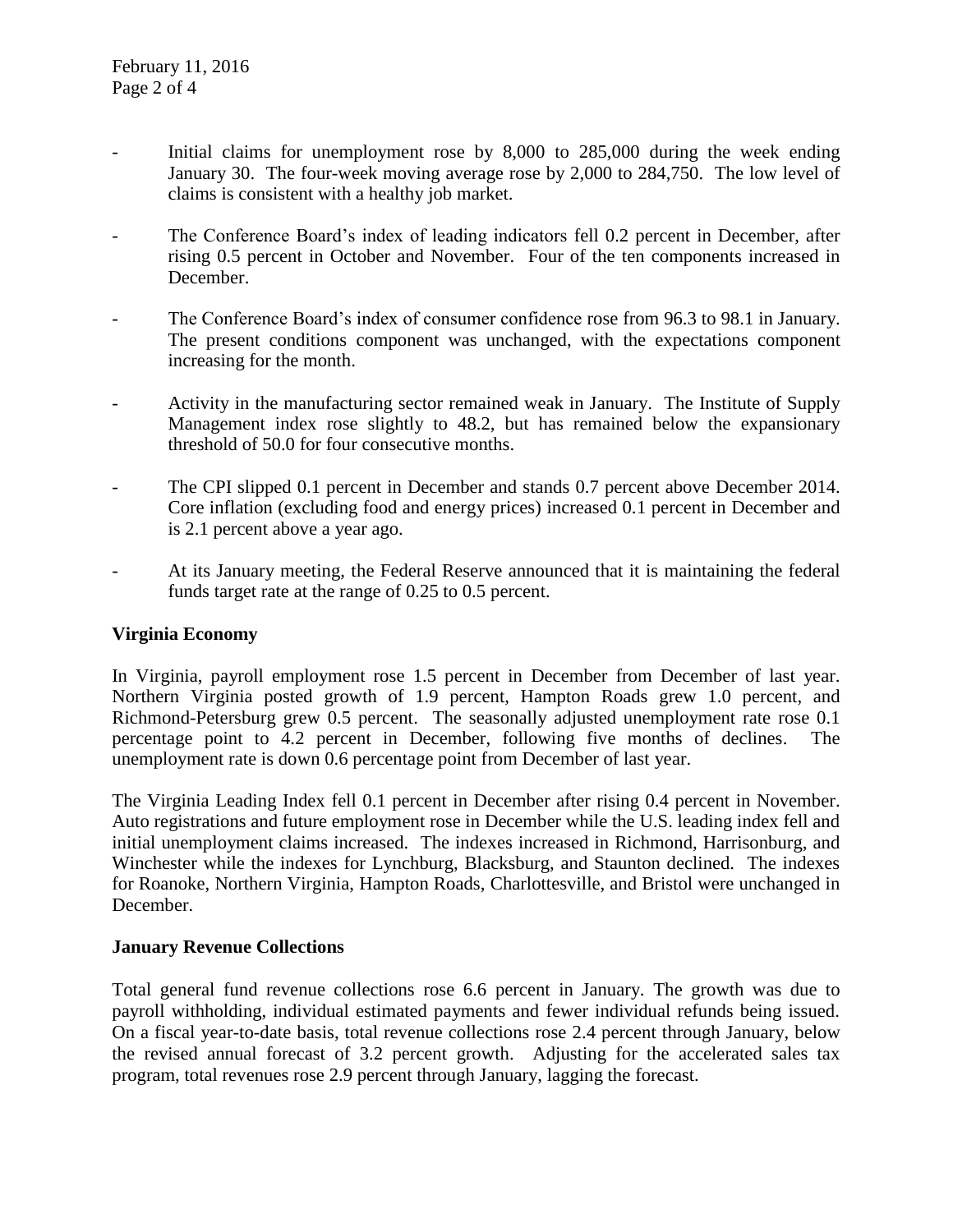February 11, 2016 Page 3 of 4

*Net Individual Income Tax (70% of general fund revenues)*: Through January, collections of net individual income tax rose 3.8 percent from the same period last year, slightly above the annual estimate of 3.6 percent growth. Performance in each component of individual income tax is as follows:

*Individual Income Tax Withholding (63% of general fund revenues)*: Collections of payroll withholding taxes grew 4.7 percent for the month, with one less deposit day than January of last year. The timing of year end withholding submissions and bonus-related withholding payments can distort monthly growth, so December and January must be considered together for an accurate assessment of growth in this source. Withholding receipts grew 4.1 percent for the two-month period, matching the forecasted annual growth rate. Year-to-date, withholding collections were 2.6 percent ahead of the same period last year.

*Individual Income Tax Nonwithholding (17% of general fund revenues)*: Collections in this source were \$439.3 million in January compared with \$405.5 million in January of last year.

December and January are significant months for collections in this source, and receipts can be distorted by the timing of payments. Taxpayers have until January 19 to submit their fourth estimated payment for tax year 2015 and some of these payments are received in December, so the two months must be considered together to assess growth. Receipts of nonwithholding for the two-month period rose 5.8 percent from last year. Year-to-date, collections through January also rose by 5.8 percent, ahead of the annual estimate of 1.9 percent growth.

*Individual Income Tax Refunds*: In January, the first month of the filing season, the Department of Taxation issued \$42.6 million in refunds compared with \$86.3 million last year. Year-to-date, refunds have fallen 9.6 percent, lagging the annual estimate of 3.7 percent growth.

*Sales Tax (19% of general fund revenues)*: Collections of sales and use taxes, reflecting December sales, fell 0.9 percent in January. On a year-to-date basis, collections have risen 0.8 percent, trailing the annual estimate of 5.0 percent growth. Adjusting for the accelerated sales tax program, sales tax collections have grown by 3.3 percent year-to-date, lagging the forecast.

*Corporate Income Tax (4% of general fund revenues)*: Collections of corporate income taxes were \$40.6 million in January, compared with receipts of \$39.7 million in January of last year, a 2.3 percent increase. Year-to-date collections have fallen 18.7 percent from the same period last year, trailing the revised annual estimate of a 9.5 percent decline.

*Wills, Suits, Deeds, Contracts (2% of general fund revenues)*: Collections of wills, suits, deeds, and contracts – mainly recordation tax collections – were \$22.1 million in January, compared with \$23.1 million in January of last year, a decline of 4.5 percent. On a year-to-date basis, collections are up 8.9 percent, ahead of the annual forecast of 7.7 percent growth.